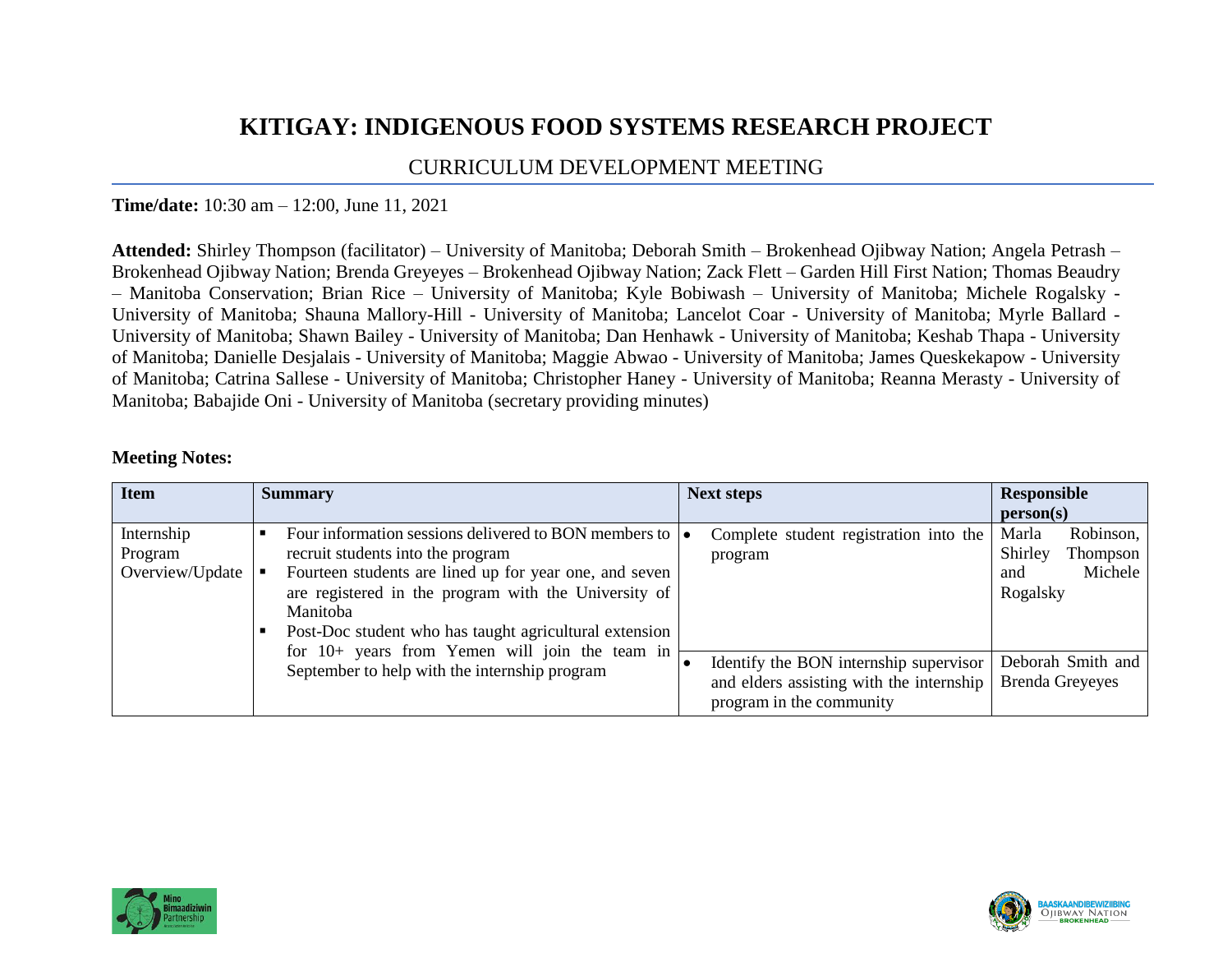| <b>Item</b>                   | <b>Summary</b>                                                                                                                                                                                                                                                                                                                                                                                                                                                                                                                                                                                                                                                                                                                                                                             | <b>Next steps</b>                                                                                                                                                                                | <b>Responsible</b><br>person(s)                   |
|-------------------------------|--------------------------------------------------------------------------------------------------------------------------------------------------------------------------------------------------------------------------------------------------------------------------------------------------------------------------------------------------------------------------------------------------------------------------------------------------------------------------------------------------------------------------------------------------------------------------------------------------------------------------------------------------------------------------------------------------------------------------------------------------------------------------------------------|--------------------------------------------------------------------------------------------------------------------------------------------------------------------------------------------------|---------------------------------------------------|
|                               | Brenda is working to have a community supervisor and $\cdot$<br>$\blacksquare$<br>elders to guide the internship in the community<br>Kitigay orientation program needed that ensures all $\bullet$<br>students have technical skills to perform and succeed in<br>the program                                                                                                                                                                                                                                                                                                                                                                                                                                                                                                              | Develop Kitigay orientation program by<br>September 2021<br>Build a learning community with<br>networking opportunities between the<br>students<br>academic<br>and<br>during<br>orientation      | Project team                                      |
| Internship<br>program         | UM Learn will be used for the virtual delivery of courses<br>to students                                                                                                                                                                                                                                                                                                                                                                                                                                                                                                                                                                                                                                                                                                                   | Contact Shirley Thompson for paid<br>Zoom account support                                                                                                                                        | Academic<br>instructors                           |
| communication                 | For student-instructor classes/meetings will be held on<br>$\blacksquare$<br>virtual platforms.<br>Zoom is the preferred common platform, and next is<br>٠<br>Microsoft Teams for conducting virtual student-<br>instructor meetings during the program. People<br>generally reported WebEx as not being satisfactory.<br>The partnership can pay for a premium Zoom account<br>for instructors/academic as needed.<br>BON has identified training rooms and halls with<br>internet and other technologies required for virtual<br>connections during the program in the community<br>Laptops and internet subsidies will be put in place with<br>$\blacksquare$<br>BON to students. Also, students can use BON East<br>Resources Centre's internet and computer facilities if<br>need be. | Shirley to order laptops for BON<br>students and see if we have to subsidize<br>home internet                                                                                                    | Shirley Thompson<br>and BON                       |
| Internship course<br>planning | Hold 3 courses per fall and winter term and 2 summer<br>$\blacksquare$<br>courses with the interns on top of an internship program<br>that is project-based to build indigenous food<br>sovereignty including wild rice paddies and field trials.                                                                                                                                                                                                                                                                                                                                                                                                                                                                                                                                          | Work with academic instructors, their<br>Dean and Dean's office admin to ensure<br>students can register for courses<br>Conduct community asset mapping to<br>identify capacity gaps for the BON | Shirley<br>Thompson<br>and<br>Michele<br>Rogalsky |